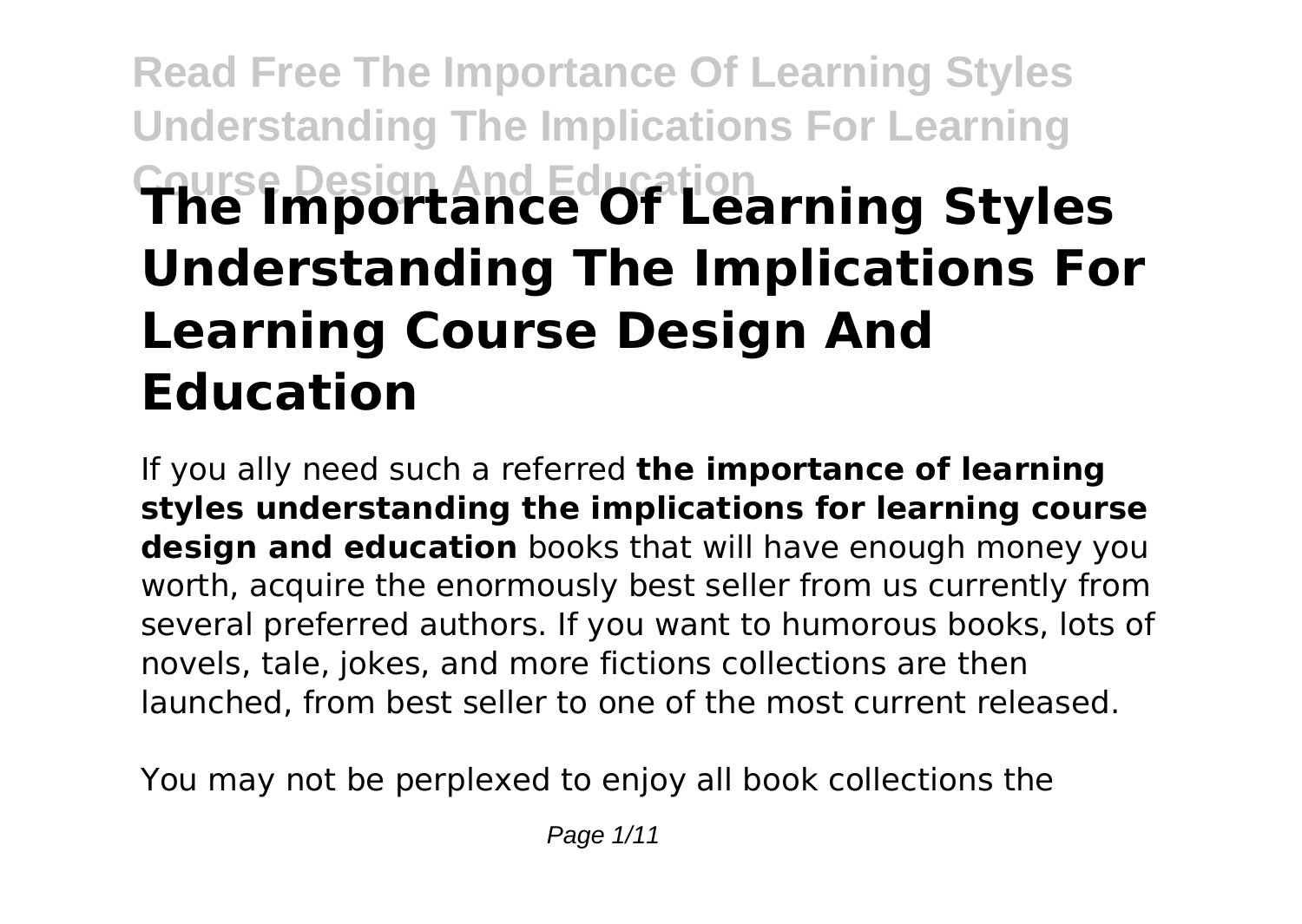**Read Free The Importance Of Learning Styles Understanding The Implications For Learning** importance of learning styles understanding the implications for learning course design and education that we will unquestionably offer. It is not approaching the costs. It's just about what you compulsion currently. This the importance of learning styles understanding the implications for learning course design and education, as one of the most full of zip sellers here will certainly be accompanied by the best options to review.

With a collection of more than 45,000 free e-books, Project Gutenberg is a volunteer effort to create and share e-books online. No registration or fee is required, and books are available in ePub, Kindle, HTML, and simple text formats.

#### **The Importance Of Learning Styles**

Learning styles have been shown to play an important role in the learning process. Each person has his/her own particular learning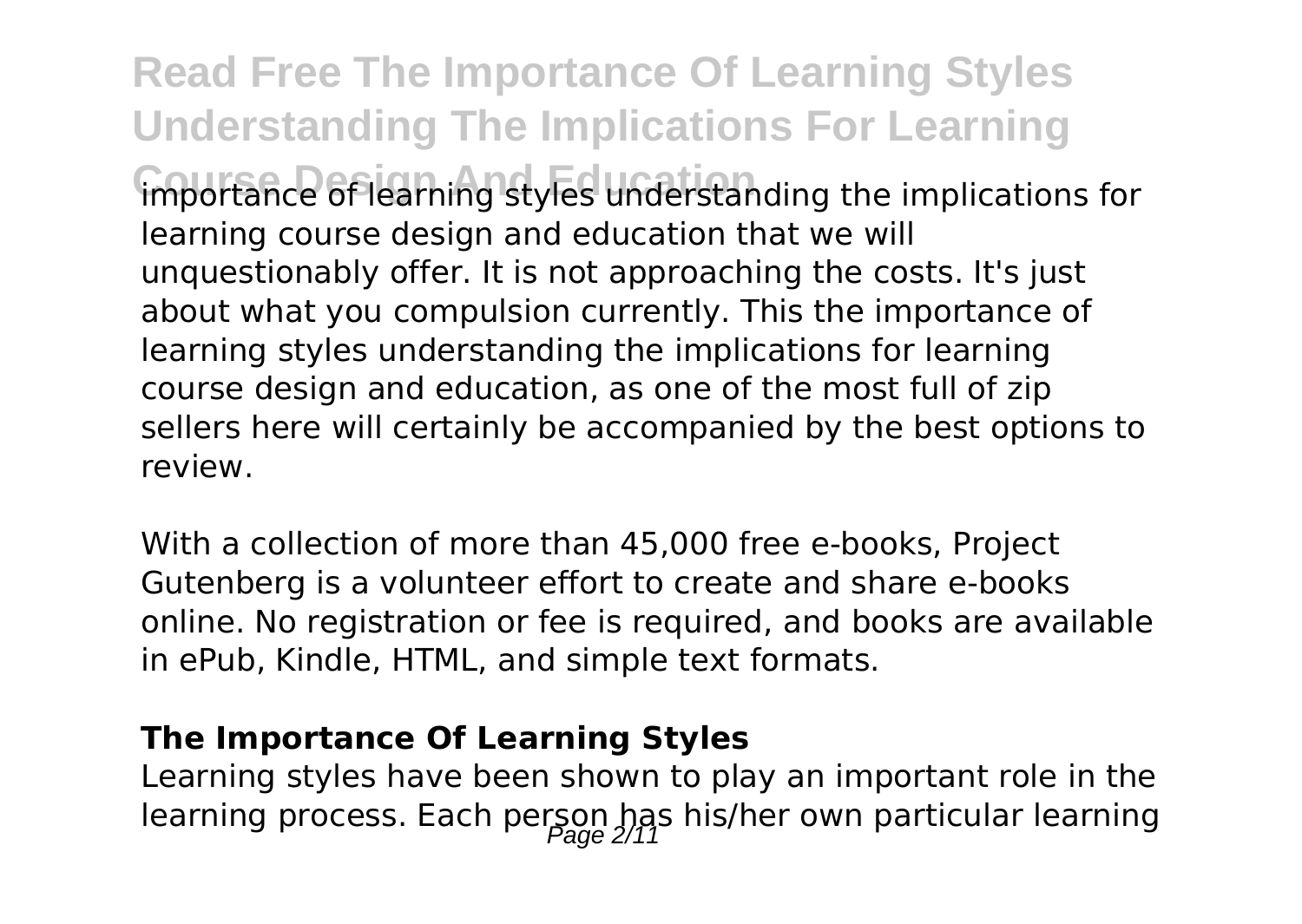**Read Free The Importance Of Learning Styles Understanding The Implications For Learning** style that determines how he/she interacts with his/her learning environment. Understanding the relationship between learning styles and the learning process, is one of the primary goals of learning styles research.

#### **The Importance of Learning Styles in Education**

Why are learning styles important? Because most people have a preferred way to learn. Some learn best by listening, some have to observe every step, while others have to do it to learn it. The fact is that individuals need all three modalities to truly commit information to memory: visual, auditory, and kinesthetic.

## **Why Are Learning Styles Important? How Students Learn**

**...**

The ability to understand and to teach to the various learning styles of students is essential to improving the effectiveness of college-level education.  $_{\text{Page 3/11}}$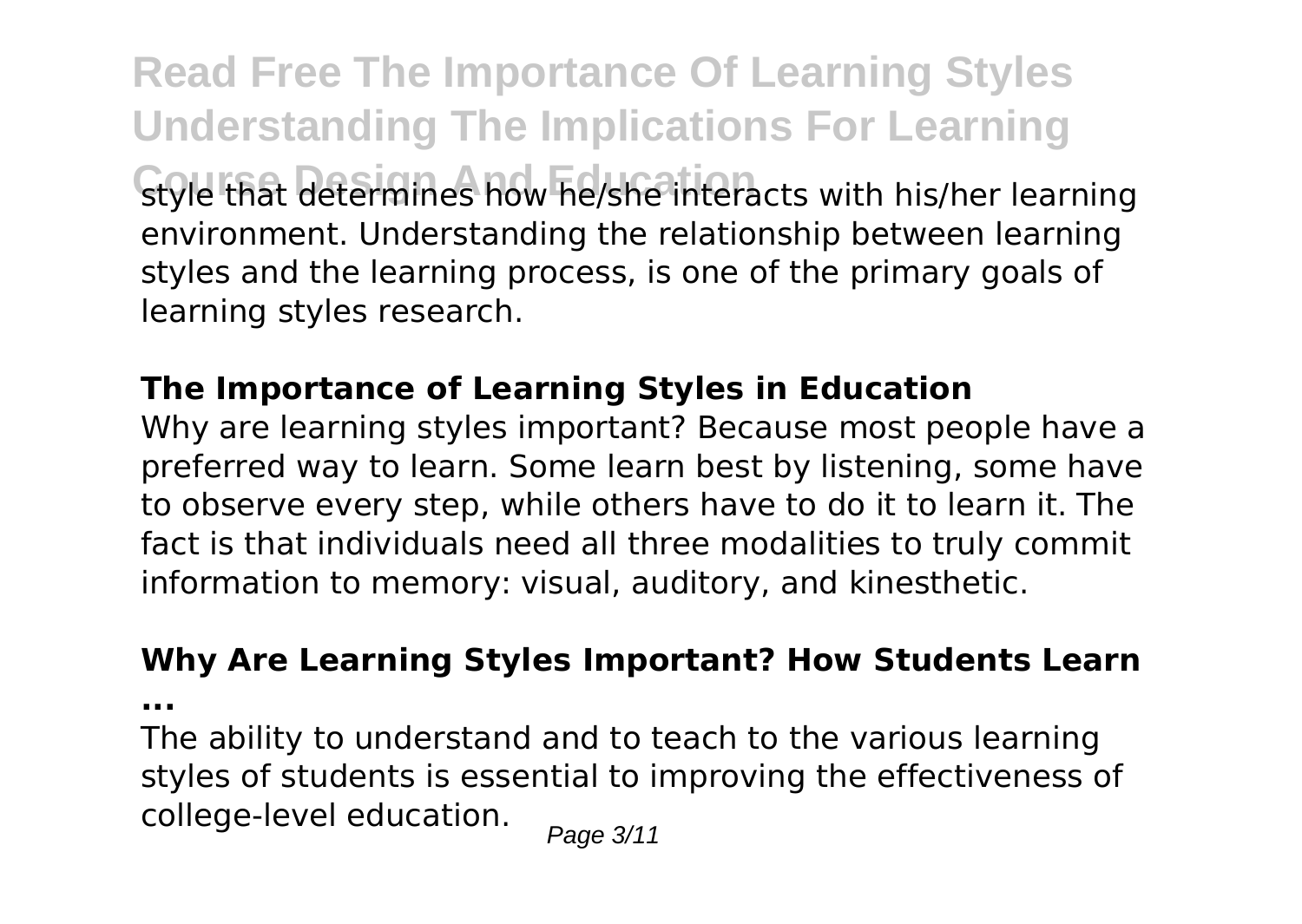## **Read Free The Importance Of Learning Styles Understanding The Implications For Learning Course Design And Education**

**The Importance of Learning Styles: Understanding the ...** The importance of understanding individual learning styles Styles of thinking and learning are as important as intellectual ability, asserts Robert Sternberg, IBM Professor of Psychology and Education at Yale Univeristy. And ignoring students' thinking styles, he writes, puts teaching and learning in jeopardy.

### **The importance of understanding individual learning styles**

translates learning power into earning power Before going further, it is important to remember that there is no right or wrong learning style. Each style has advantages and disadvantages. Knowing your learning style is not meant to limit you, but to expand you – by helping you to work, learn and live more efficiently.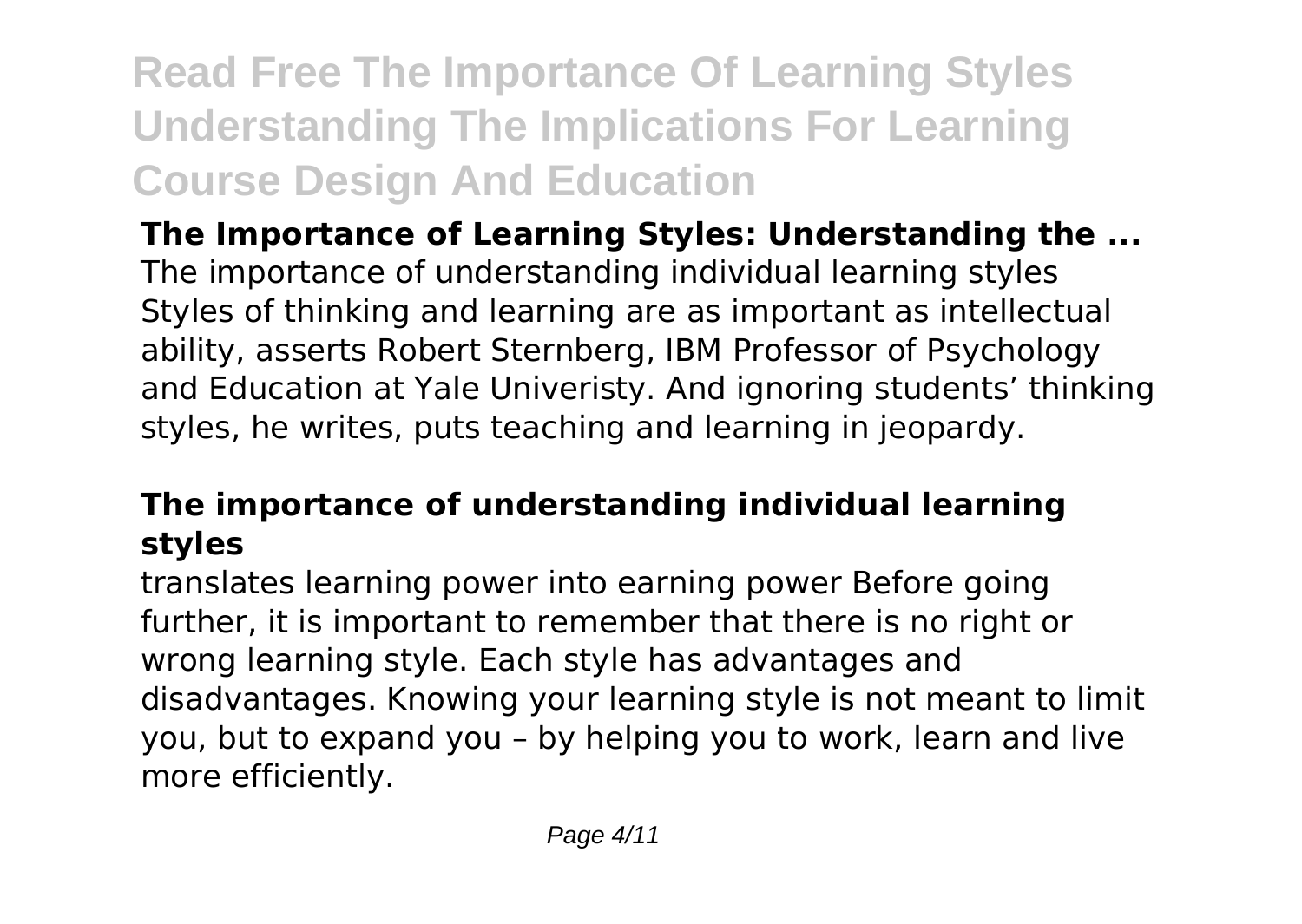## **Read Free The Importance Of Learning Styles Understanding The Implications For Learning Course Design And Education Why is knowing your learning style important? | Studying Style**

Being aware of team's learning styles will give your company a tremendous advantage. Just keep in mind the types of learners in your company, and aim to increase reach their different learning styles by incorporating different methods into your meetings, presentations, training sessions, and overall work relationships.

#### **The Importance of Understanding Learning Styles**

Learning styles are theories that try to separate students by their different and optimum methods of learning. For example, some learning style systems separate people into visual, auditory, and...

## **Reasons to Incorporate Learning Styles in Teaching | Study.com** Page 5/11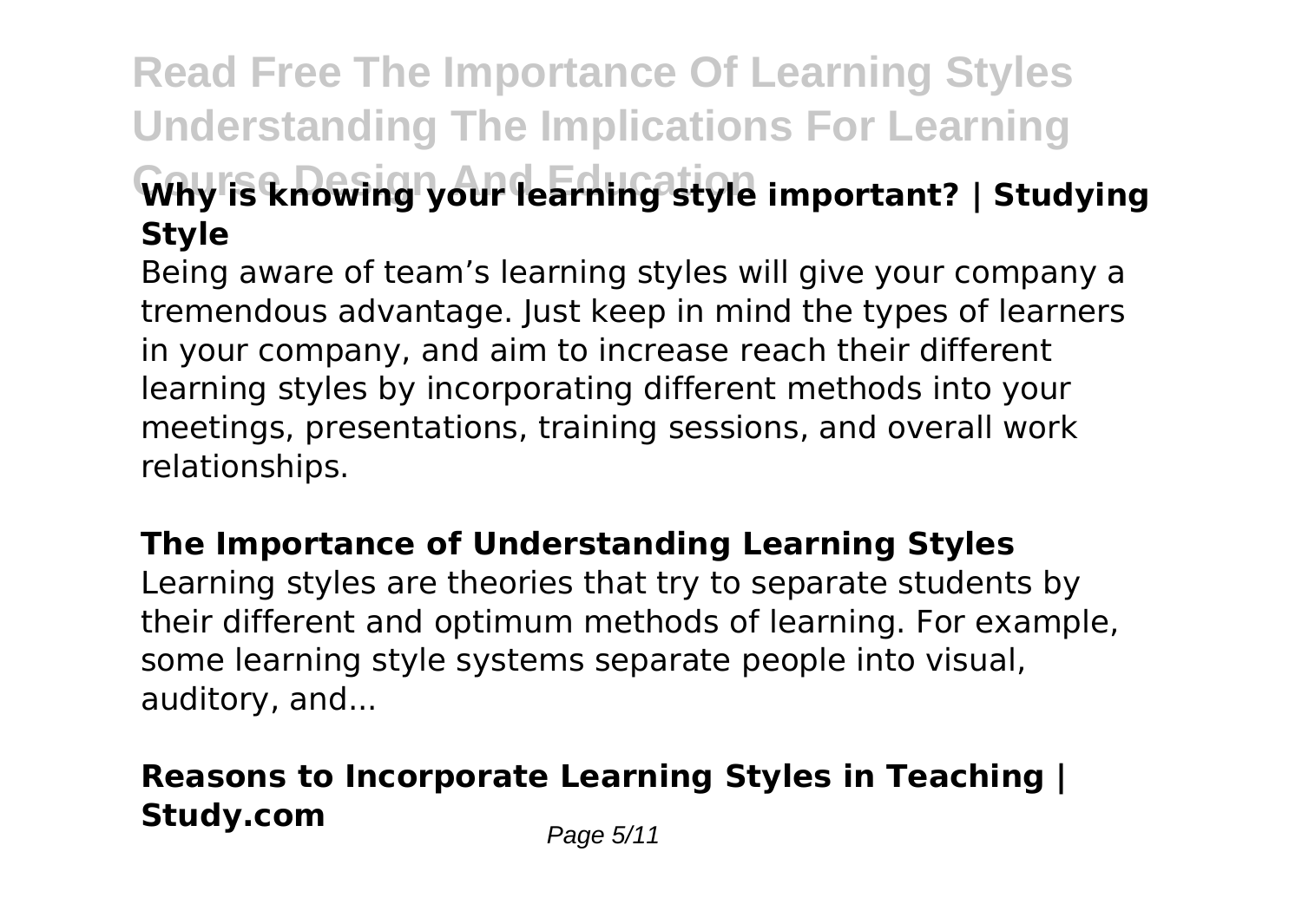**Read Free The Importance Of Learning Styles Understanding The Implications For Learning** With regard to teaching style, it is important for a teacher to realise what learning style/ styles pupils may be, in order to set tasks that will be most beneficial to them. Concrete Sequential learners need structured, practical activities.

#### **Importance of Teaching Styles in Classrooms**

We all experience the world in unique ways, and with that comes variation in the ways we learn best. Understanding the differences in these types of learning styles can drastically impact the way teachers handle their students, set up group projects and rally behind individual learning. Without understanding the disparity in learning styles, teachers might end up with a handful of students lagging behind their classmates—in part because their unique learning style hasn't been activated.

## **4 Types of Learning Styles: How to Accommodate a**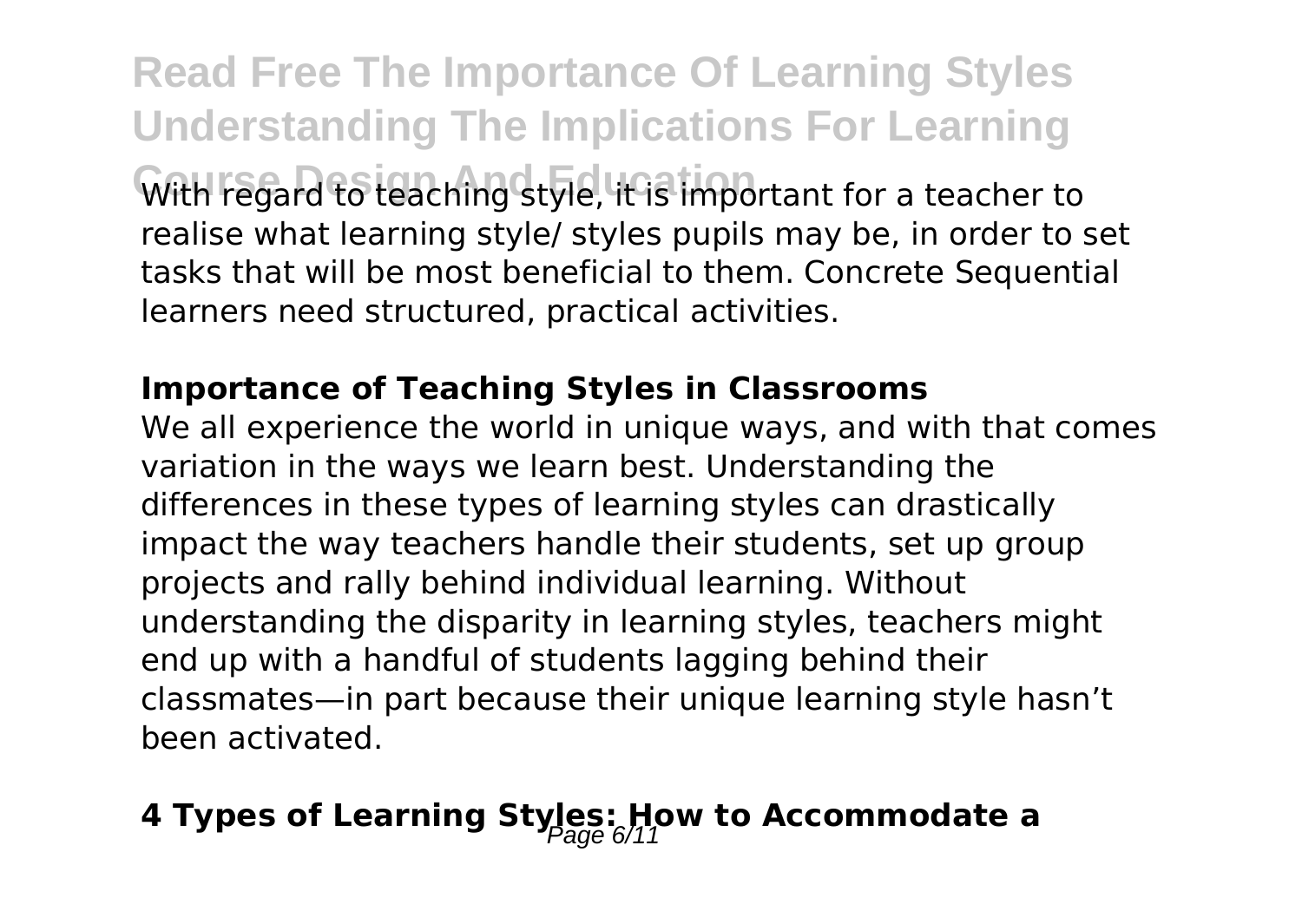## **Read Free The Importance Of Learning Styles Understanding The Implications For Learning Gourse Design And Education**

The importance of learner prior knowledge While matching instruction to students' learning preferences has proven to have little educative value, tailoring instruction in response to students' prior knowledge has consistently been found to be a powerful factor for improving learning outcomes (Lalley & Gentile, 2009).

#### **Learning Styles - Pearson**

The term "learning styles" speaks to the understanding that every student learns differently. Technically, an individual's learning style refers to the preferential way in which the student absorbs, processes, comprehends and retains information.

#### **Learning Styles - teach**

When talking about learning styles it is important to include the use of technology in the classroom. Due to the fact that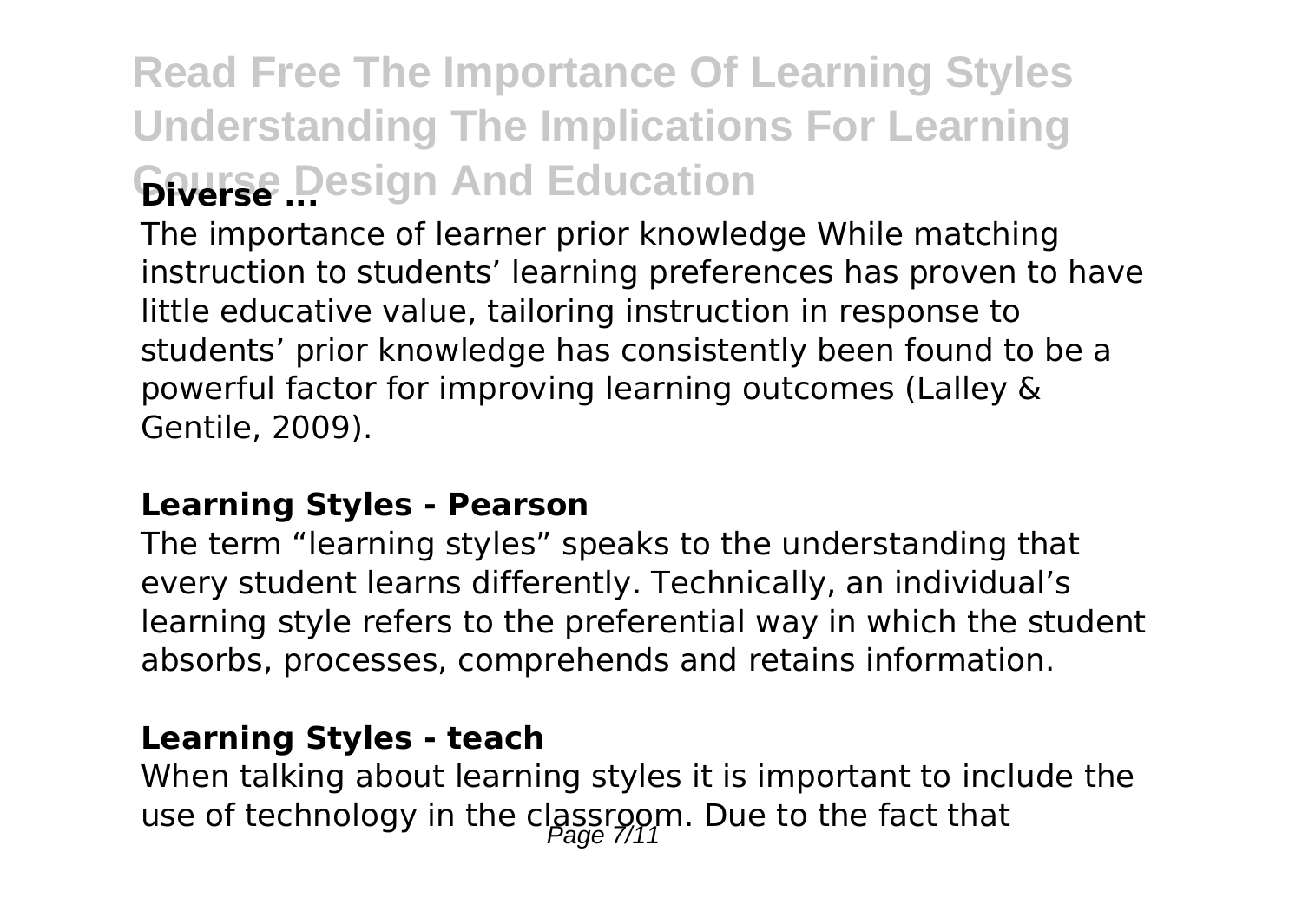**Read Free The Importance Of Learning Styles Understanding The Implications For Learning** technology is highly used outside of education, classrooms that take...

#### **(PDF) Learning Style and it's importance in Education**

The popularity of the learning styles mythology may stem in part from the appeal of finding out what "type of person" you are, along with the desire to be treated as an individual within the...

**The Problem with "Learning Styles" - Scientific American** The reason for these varied experiences is often due to learning styles, or the method in which you best process new information. The way you learn most effectively will impact many different aspects of your life, including your career.

**Learning Styles for Career Development | Indeed.com** The Importance of Learning Styles Most educators recognise three broad learning styles in children - visual, auditory and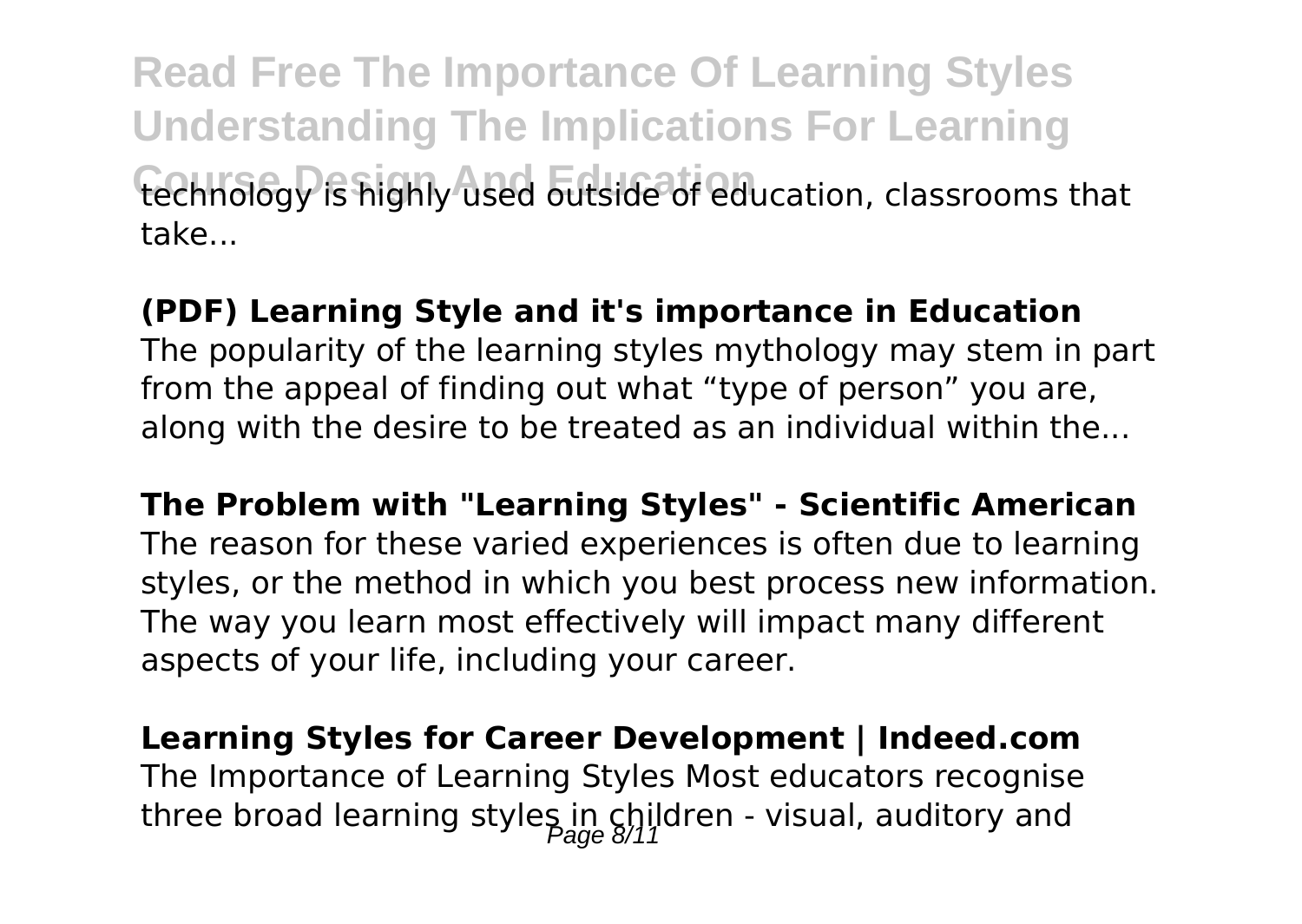**Read Free The Importance Of Learning Styles Understanding The Implications For Learning Course Design And Education** kinaesthetic. Each style refers to a preferred way of receiving and processing information in order to learn. When you help your child to learn, you probably favour teaching methods that suit your own learning style.

#### **The Importance of Learning Styles | NumberWorks'nWords**

The most important element when catering to diverse learning styles is remembering to teach to the student and not just the subject. Teachers should be trained to take into consideration a variety of learning styles and make efforts to teach in ways that make true learning available to all students.

#### **Teaching Learning Styles for Classroom Implementation**

**...**

"Learning Styles" theories attempted to define people by how they learn - based on individual strengths, personal preferences,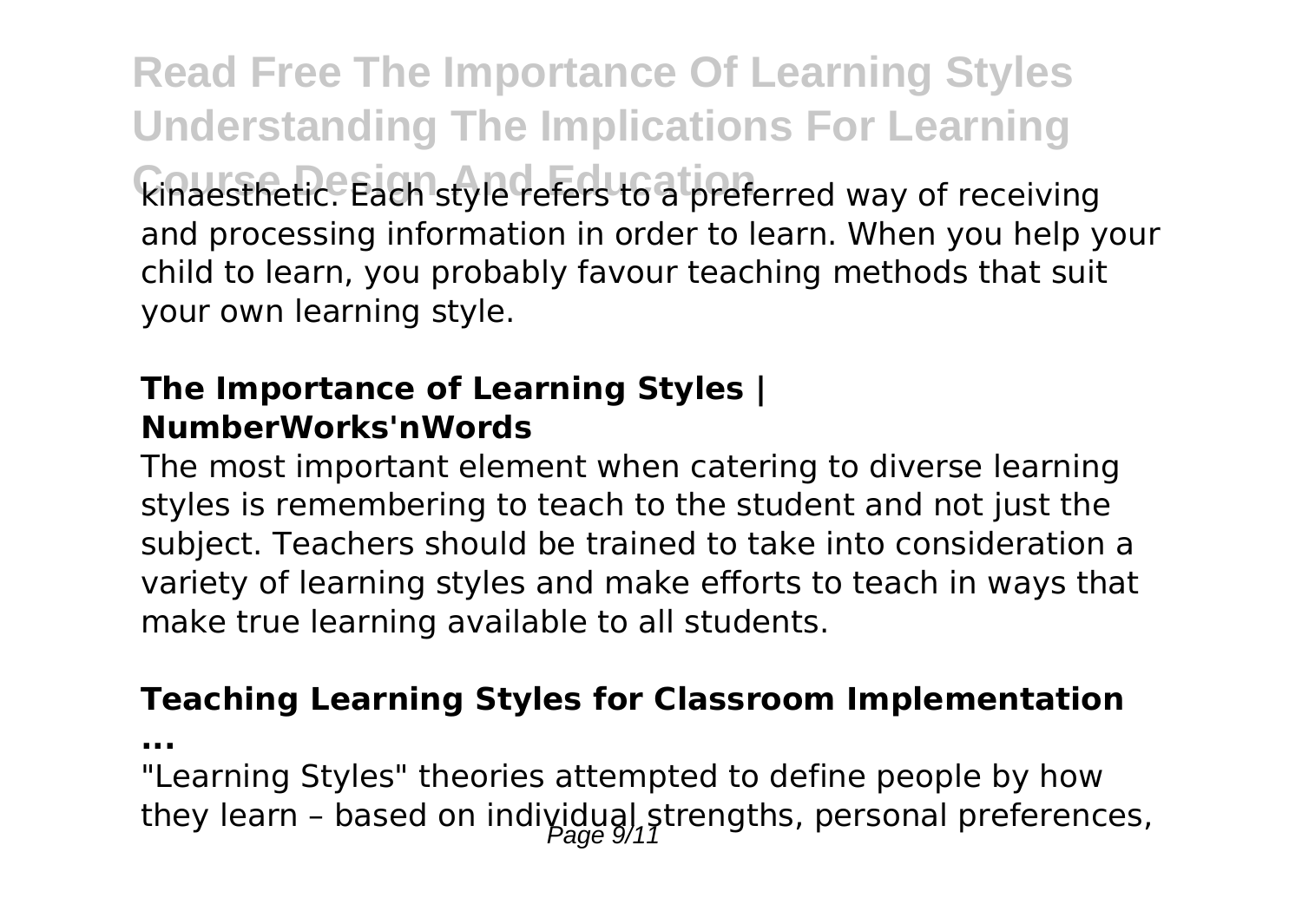**Read Free The Importance Of Learning Styles Understanding The Implications For Learning Course Design And Education** and other factors such as motivation and favored learning environment. Many different Learning Styles models were developed, but even the most popular ones have now been called into question.

### **Learning Styles - Learning Skills From MindTools.com**

A learning style is an individual's approach to learning based on strengths, weaknesses, and preferences. And knowing yourself as a learner is important if you want to achieve to the best of your ability. When it comes to processing information, your brain is the most important part of your body.

Copyright code: d41d8cd98f00b204e9800998ecf8427e.